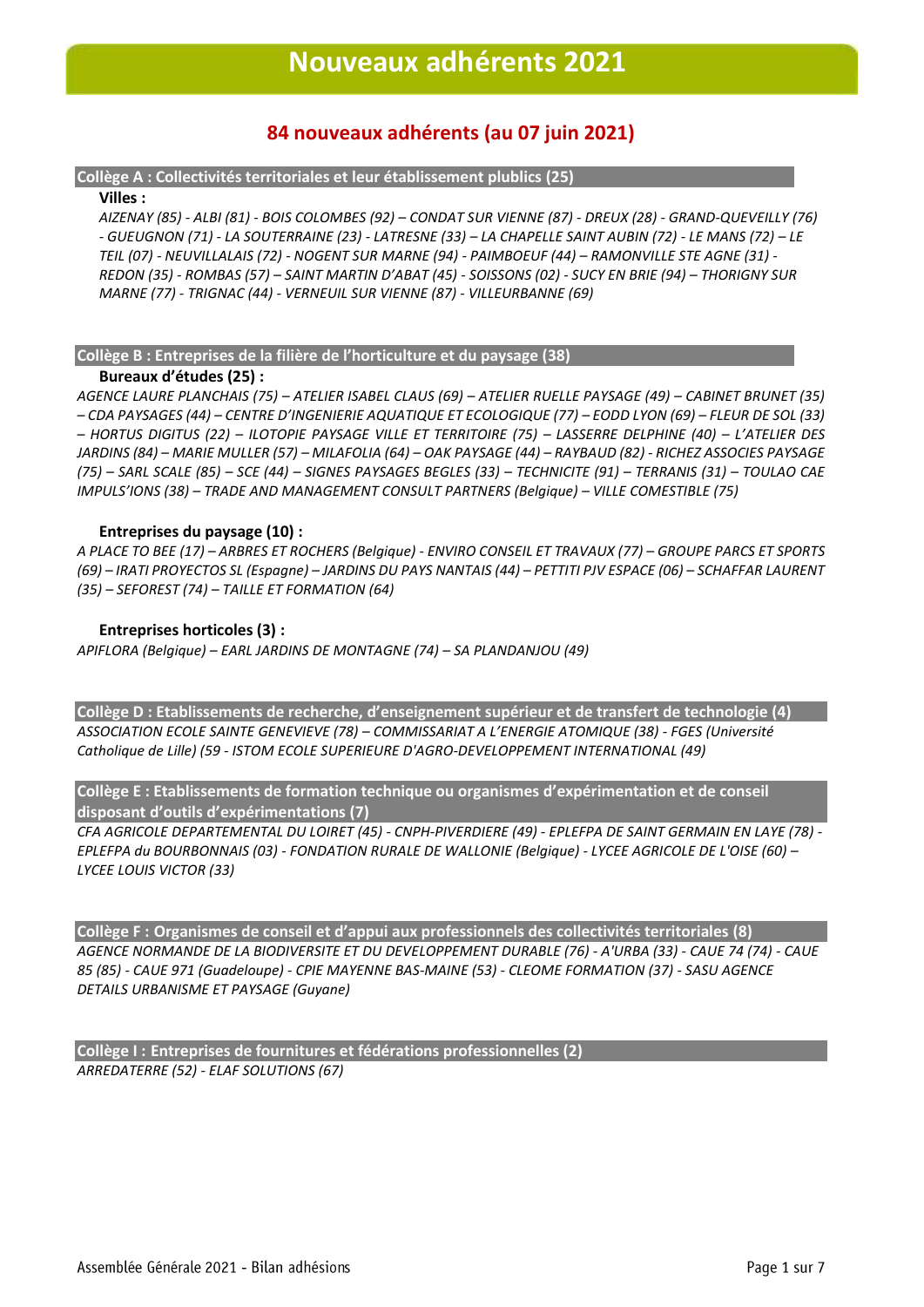## **Adhérents - Année 2021**

# **641 adhérents 25 novembre 2020**

### **Collège A - Collectivités territoriales et leurs établissements publics**

### **Villes**

ACHERES AIX EN PROVENCE AIZENAY ALBI ALENCON SERVICE ESPACES VERTS ET ESPACES URBAINS ALFORTVILLE AMBILLY ANCENIS ST GEREON ANDRESY ANGERS ANNECY ANTONY ARZON **AUCH** AVRILLE BAGNEUX BAGNOLET BAIN DE BRETAGNE BEAUCOUZE BEAUFORT EN ANJOU **BEAUNE** BELLEVILLE EN BEAUJOLAIS **BESANCON BLOIS** BOIS COLOMBES BOURGES BRIOLLAY BRIVE BRON CAEN CAGNES SUR MER CALUIRE ET CUIRE CARANTEC **CARQUEFOU** CASTELNAUDARY CASTRES CESTAS CHALONS EN CHAMPAGNE CHAMPLAN CHARTRES CHATEAUBERNARD CHATEAUROUX CHATFLI FRAULT CHATENOY LE ROYAL CHEMILLE EN ANJOU CHERBOURG EN COTENTIN CHOLET CLERMONT FERRAND COGNAC CONDAT SUR VIENNE

COUERON COURBEVOIE CRETEIL DARDILLY DAX DIFFERDANGE - SERVICE ECOLOGIQUE DIJON DOUE EN ANJOU DREUX **ECULUV** ERAGNY SUR OISE GAILLAC GENNEVILLIERS GONESSE GRAND QUEVILLY GRAVELINES GRENOBLE GUEUGNON HUNINGUE LA CHAPELLE SAINT AUBIN LA CHAPELLE SUR ERDRE LA FLECHE LA HAYE-FOUASSIERE LA MENITRE LA ROCHE SUR FORON LA ROCHE SUR YON LA ROCHELLE LA SOUTERRAINE LA TESTE DE BUCH LA TRONCHE LAIGNE EN BELIN L'ARBRESLE LATRESNE LE HAVRE LE MANS LE MAY SUR EVRE LE TEIL LE SOURN LES MUREAUX LES PONTS DE CÉ LILLE **LIMOGES** LOIRE AUTHION LONGUENEE-EN-ANJOU LONS-LE-SAUNIER LORMONT LYON MALAKOFF MARSEILLE **MARTIGUES** MASSY M<sub>E</sub>T<sub>7</sub> MIONS MONTBARD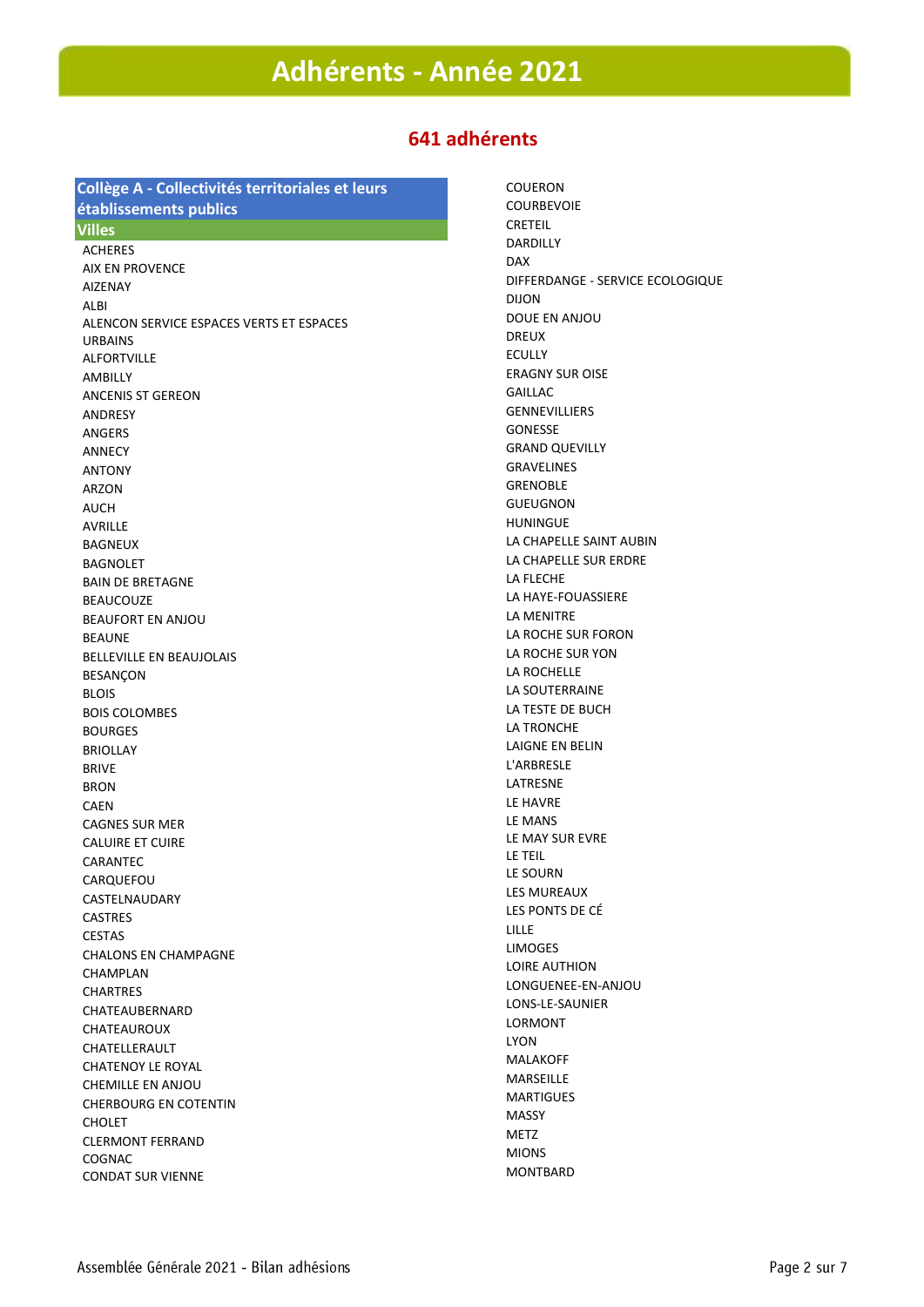**MONTLUCON** MONTPELLIER **MONTREUIL MONTROUGE** MULHOUSE NANTERRE NANTES NARBONNE NEUVILLALAIS NICE NIMES NOGENT SUR MARNE NORT-SUR-ERDRE ORLEANS ORVAULT **PACE** PAIMBOEUF PARIS PAU PERPIGNAN POITIERS PONTCHARRA PONTIVY PORNICHET PORT DE BOUC PRINCIPAUTE DE MONACO QUESNOY SUR DEULE QUETIGNY GRAND QUEVILLY RAMONVILLE STE AGNE REDON REIMS RENNES RIOM **ROCHEFORT ROMBAS** ROUEN SABLE SUR SARTHE SAINT AVE SAINT EMILION SAINT ETIENNE SAINT ETIENNE DE MONTLUC SAINT GERMAIN EN LAYE SAINT HERBLAIN SAINT JEAN DE BRAYE SAINT MALO SAINT MARTIN D'ABBAT SAINT NAZAIRE SAINT PIERRE DU MONT SAINT PRIEST SAINT SEBASTIEN SUR LOIRE SAINTE FOY LES LYON SAINTE GEMMES SUR LOIRE SAUMUR SENS SILLERY SOISSONS SUCY EN BRIE TERRES DE CAUX THEIX-NOYALO THORIGNY SUR MARNE TIERCE

TOULENNE TOULOUSE **TRIGNAC** TROYES VADANS VALENCE VAUCRESSON **VENCE** VERN SUR SEICHE VERNEUIL SUR VIENNE VERSAILLES VICHY VILLAINES LA JUHEL VILLERS-BOCAGE VILLEURBANNE **VINCENNES** VITRE VITRY SUR SEINE **WITTENHEIM** 

### **Autres EPCI**

EPT PLAINE COMMUNE

### **Communautés de communes, d'agglomération,**

### **urbaine**

ANGERS LOIRE METROPOLE CA ROISSY PAYS DE FRANCE CA SAINT QUENTIN EN YVELINES COMMUNAUTE D'AGGLOMERATION AMIENS METROPOLE COMMUNAUTE D'AGGLOMERATION DE CERGY PONTOISE COMMUNAUTE DE COMMUNES DU PAYS DE POUZAUGES COMMUNAUTE DE COMMUNES LOIRE LAYON AUBANCE COMMUNAUTE URBAINE CAEN LA MER COMMUNAUTE URBAINE DE DUNKERQUE COMMUNAUTE URBAINE LIMOGES METROPOLE GRENOBLE ALPES METROPOLE LA METROPOLE ROUEN NORMANDIE LACQ ORTHEZ

### **Métropoles**

BORDEAUX METROPOLE BREST METROPOLE BRUXELLES ENVIRONNEMENT EUROMETROPOLE DE STRASBOURG METROPOLE DE LYON METROPOLE DU GRAND NANCY METROPOLE DU GRAND PARIS METROPOLE EUROPEENNE DE LILLE NANTES METROPOLE ORLEANS METROPOLE TOURS METROPOLE VAL DE LOIRE

#### **Conseils départementaux et régionaux**

CONSEIL DEPARTEMENTAL DE MAINE ET LOIRE CONSEIL DEPARTEMENTAL DES COTES D'ARMOR CONSEIL DEPARTEMENTAL DES HAUTS DE SEINE CONSEIL DEPARTEMENTAL DES YVELINES CONSEIL DEPARTEMENTAL DU VAL DE MARNE CONSEIL REGIONAL BOURGOGNE FRANCHE COMTE CONSEIL REGIONAL DES PAYS DE LA LOIRE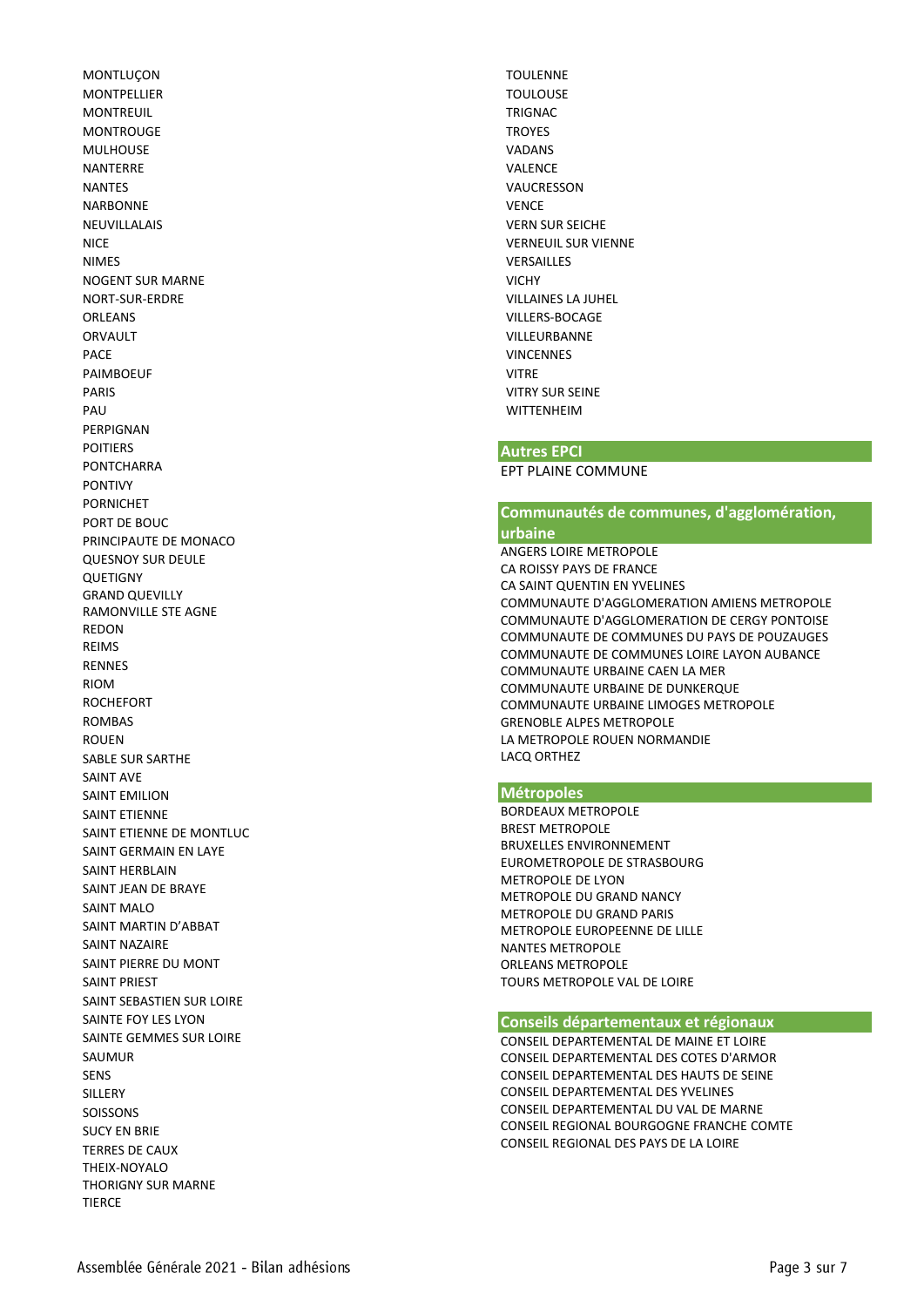### **Collège B - Entreprises de la filière de l'horticulture et du paysage**

**Bureaux d'études**

3C AGRO CONSEIL A COMME ARBRE ABIES PAYSAGE - JULIEN BERBIN ACER - ARBORISTES CONSEILS ADRET ENVIRONNEMENT AGENCE DE L'ARBRE AGENCE LAURE PLANCHAIS PAYSAGE ET URBANISME AGENCE RESONANCE URBANISME&PAYSAGE (VU D'ICI) AGENCE TALPA AGENCE TER SARL AGEV EXPERTISES **ALLIOD** APITREES APRES LA PLUIE ARBORIS CONSULTANTS ARBRES & TERRITOIRES ARCADI ARTS DES VILLES ET DES CHAMPS ASTRANCE - ARP ATELIER D'ARCHITECTURE DU PAYSAGE ATELIER DE L'ARBRE (WILLIAM MOORE) ATELIER GABRIEL ATELIER IL Y A ATELIER INEX ATELIER ISABEL CLAUS ATELIER LADANUM ATELIER RUELLE PAYSAGE ATELIER SITES ATELIER VILLES & PAYSAGES AU-DELA DU FLEUVE AUBEPINE AUREA ECOLE DE LA BIODIVERSITE SAS AVRIL EN MAI - CéCIL' MERMIER C. LEBLANC - A. VENACQUE CABINET VERT BRUNET CAMILLE FRECHOU PAYSAGISTE CATHERINE CLOUP CCK ASSOCIES CDA PAYSAGES CDC BIODIVERSITE CENTRE D'INGENIERE AQUATIQUE ET ECOLOGIQUE CERTHIA ARBORICULTURA CHARLES DARD COLUTEA COOPANAME / OMNIBUS CORYDALIS COSAVE DAMEE VALLET ET ASSOCIES DE KOUROCH DE LONG EN LARGE DIGITALE PAYSAGE EAU DICE ECORCE SA **ECOSUSTAIN** EGIS STRUCTURES ET ENVIRONNEMENT ENFORA EODD LYON EQUINOXE ERANTHIS FAUVERNIER VERONIQUE FLEUR DE SOL FLORENCE GUIN PAYSAGISTE FLORENCE PEUCAT PAYSAGES FRANCIS MAIRE ARBORISTE CONSEIL

GINJAUME ARCHITECTURE ET PAYSAGE GUILLAUME SEVIN PAYSAGES GWENAELLE DENIAU HELENE CHEVAL - SYRPHEA CONSEIL HORTUS DIGITUS HYDRASOL SAS ICI ET LA PAYSAGE ILEX PAYSAGES-URBANISME ÎLOTOPIE - PAYSAGE, VILLE & TERRITOIRE IN-FOLIO PAYSAGISTES INDDIGO INGENIERIE POUR UN ENVIRONNEMENT TECHNIQUE INNOVANT ITINERAIRES URBAINS ET PAYSAGERS JOSE MANUELFERNANDEZ LOPEZ JOSEP SELGA CASARRAMONA JUGNET MARIE-PAULE JULIE FAVREAU KEA ECHOTHERAPIE L'ATELIER DES AMENITES L'ATELIER DES CAIRNS L'ATELIER DES JARDINS LASSERRE DELPHINE LE VOTRE - PAYSAGE URBANISME LUCAS NATHALIE LUCIOLE SARL MARC MIQUEL CABINET D'AGROCONSULTANT MARIE MULLER MELANIE DREVET PAYSAGISTE MICHEZ MAHAUT PAYSAGISTE MILAFOLIA MOZ PAYSAGE MYCEA NATHALIE LESPIAUCQ NORD SUD INGENIERIE NOVAREA OAK PAYSAGE ORIZHOME PAYSAGE ET TERRITOIRE PAYET PAYSAGURBA SARL PHYTA CONSEIL PHYTOLAB PLANETE A PODER POUSSE CONSEIL PASCAL GENOYER PROXALYS ENVIRONNEMENT QUEREJETA XABIER RAYBAUD RB & CIE - ARCHITECTE PAYSAGISTE RELIEFS RICHEZ ASSOCIES PAYSAGE SARL BIOZONE SUD SARL SCALE SARL TROUILLOT HERMEL PAYSAGISTES SAS ALTICIME SAS BIOTOPE SAS LA FABRIQUE **SCAPE** SCE SCOP TERRITORI SENS & PAYSAGE SIGNES PAYSAGES BEGLES SILVAVENIR SARL SOL PAYSAGE SOLANUM SORTONS DU BOIS **TECHNICITE** TER-CONSULT **TERABILIS**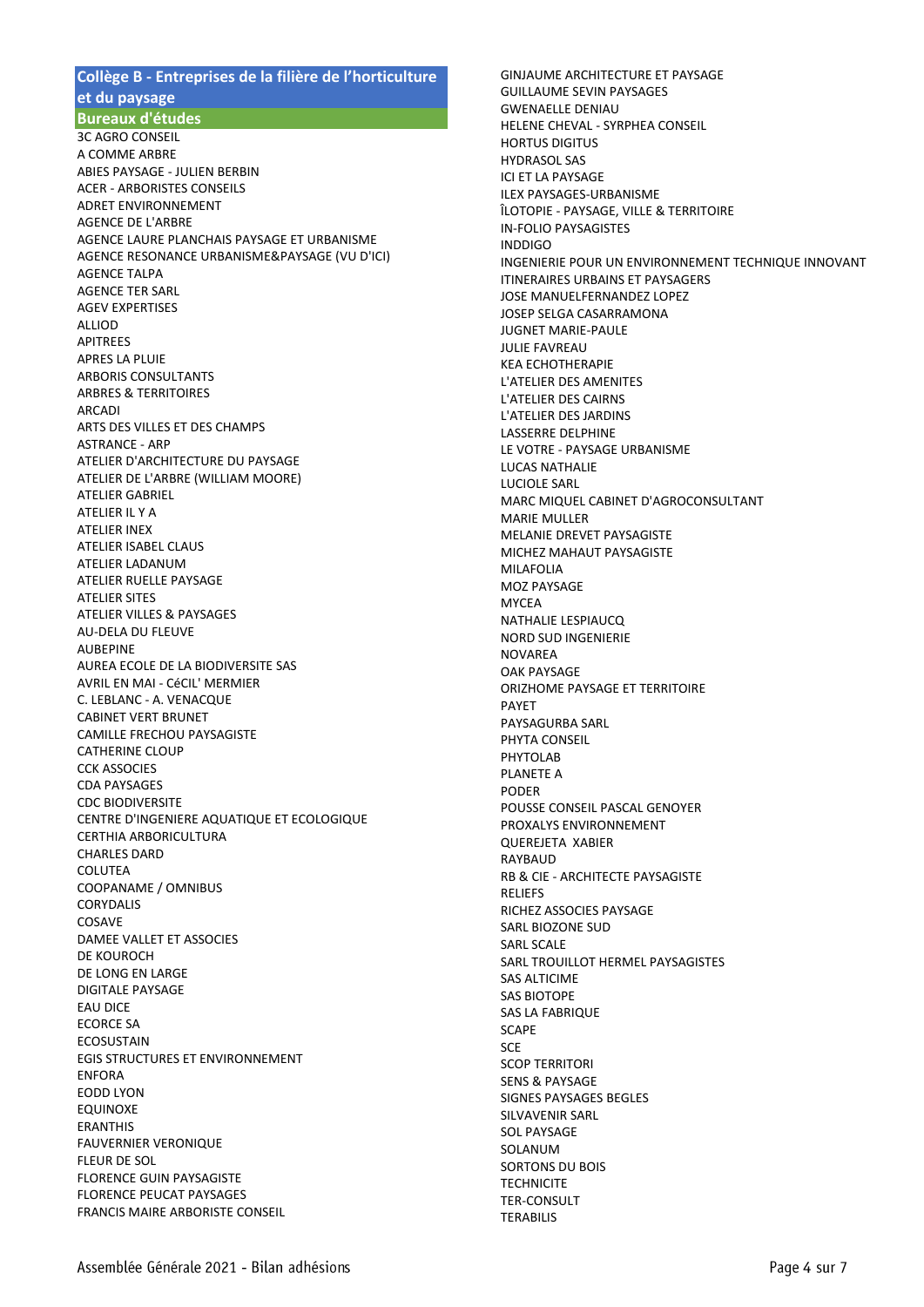TERRANIS **TERREVIVE** TOULAO (CAE IMPULS'IONS) TRADE AND MANAGEMENT CONSULT PARTNERS TRAIT D'UNION TRANSITIVE TWP - PAYSAGE ET URBANISME URBAN ECO URBAN'ISM URBASENSE VALORHIZ VELCHE VILLE AU VERT VILLE COMESTIBLE YANN CIRET PAYSAGISTE ZENOBIA ATELIER DE PAYSAGE ET D'URBANISME ZEPPELIN ARCHITECTES

### **Entreprises du paysage**

A PLACE TO BEE ADN PAYSAGE AGRADIS ALLAVOINE PARCS ET JARDINS AMAEVA AMBOISE PAYSAGE ARALIA ARBORA PAYSAGES ARBRES ET JARDINS PASSION ARBRES ET PAYSAGES ARBRES ET ROCHERS BIZOT PERE ET FILS BOUCAUD GILLES - PAYSAGISTE BOURDIN PAYSAGE BRETTES ENVIRONNEMENT BRINS D'HERBES SERVICES CANOPEE STRUCTURES CAUSSAT ESPACES VERTS COOP & BAT EPIPHYTE CREALIA DU BONSAI AU SEQUOIA SARL DUCHESNE ESPACES VERTS SARL DUFAY MANDRE SAS ECOSYLVA EIVE ENVIRO CONSEIL ET TRAVAUX ESPACES VERTS DES MONTS D'OR ESPACES VERTS MARCHAND EURO -VERT SA FLORIPARC GEORGEAULT PAYSAGE GONTHIER GPGPAYSAGES GREEN GREEN HAND CO GREEN STYLE SAS GROUPE PARCS ET SPORTS HORTICULTURE ET JARDINS IDVERDE IDVERDE - VIGNEUX DE BRETAGNE IDVERDE TOULOUSE ENTRETIEN IN'FLOR IRATI PROYECTOS, SL IROISE J.E.V SARL J.RICHARD - SA JARDINS DE GALLY

JARDINS DE TRAVERSE JARDINS DECOR 37 JARDINS DU BAUGEOIS SARL JARDINS DU PAYS NANTAIS LAFITTE PAYSAGE LES CREATEURS DU VEGETAL SARL LIAISON VEGETALE LOISELEUR PAYSAGE M.PAYSAGE MARCEL VILLETTE MOLINARO MORETTO PIERRE MOUTERDE MARC MOUVEMENTS ET PAYSAGES O VERT PAYSAGES PAYSAGES 2000 PERSPECTIVES/EN VERT ECO PETTITI PJV ESPACE PINSON PAYSAGE PIRE MARIE PISTYLES PRETTRE ESPACES VERTS SASU ROBERT PAYSAGE ROOTS PAYSAGES SARL SA ESPACES VERTS MASSE & FILS SAINT MARTIN PAYSAGE SARL BENOIT DE CHAMPSAVIN SARL ESCARMANT SARL G. GORCE SARL LES JARDINS DE PEROUSE SARL OLIVIER PLANCHENAULT SARL SAPEF PAYSAGE SAS ERIC LEQUERTIER SAS LEROY PAYSAGES SASU MAHY SAVOIE ENVIRONNEMENT SCANDELLA PAYSAGE SCHAFFAR LAURENT SCOP ESPACES VERTS SEFOREST SEM ESPACES VERTS SEMPERSTYL TECHNOLOGIES SICLE<sub></sub> SOCIETE NORMANDE DU PAYSAGE SODIPLANTES ESPACES VERTS SPIE BATIGNOLLES / VALLIA & SA FILIALE VALLOIS STE GILLES ESPIC TAILLE ET FORMATION TERIDEAL THIERRY MULLER ESPACES VERTS TOPAGER **VERTDECO** 

#### **Entreprises horticoles**

APIFI ORA EARL JARDINS DE MONTAGNE EMMANUEL LEPAGE SAS ETABLISSEMENTS FLEURON D'ANJOU GRAINES VOLTZ SA LE PRIEURE SARL LES TULIPES DE FRANCE PEPINIERES DRAPPIER PEPINIERES DU VAL D'ERDRE PLANTAGENET PLANTES ROSERAIES FELIX SA PLANDANJOU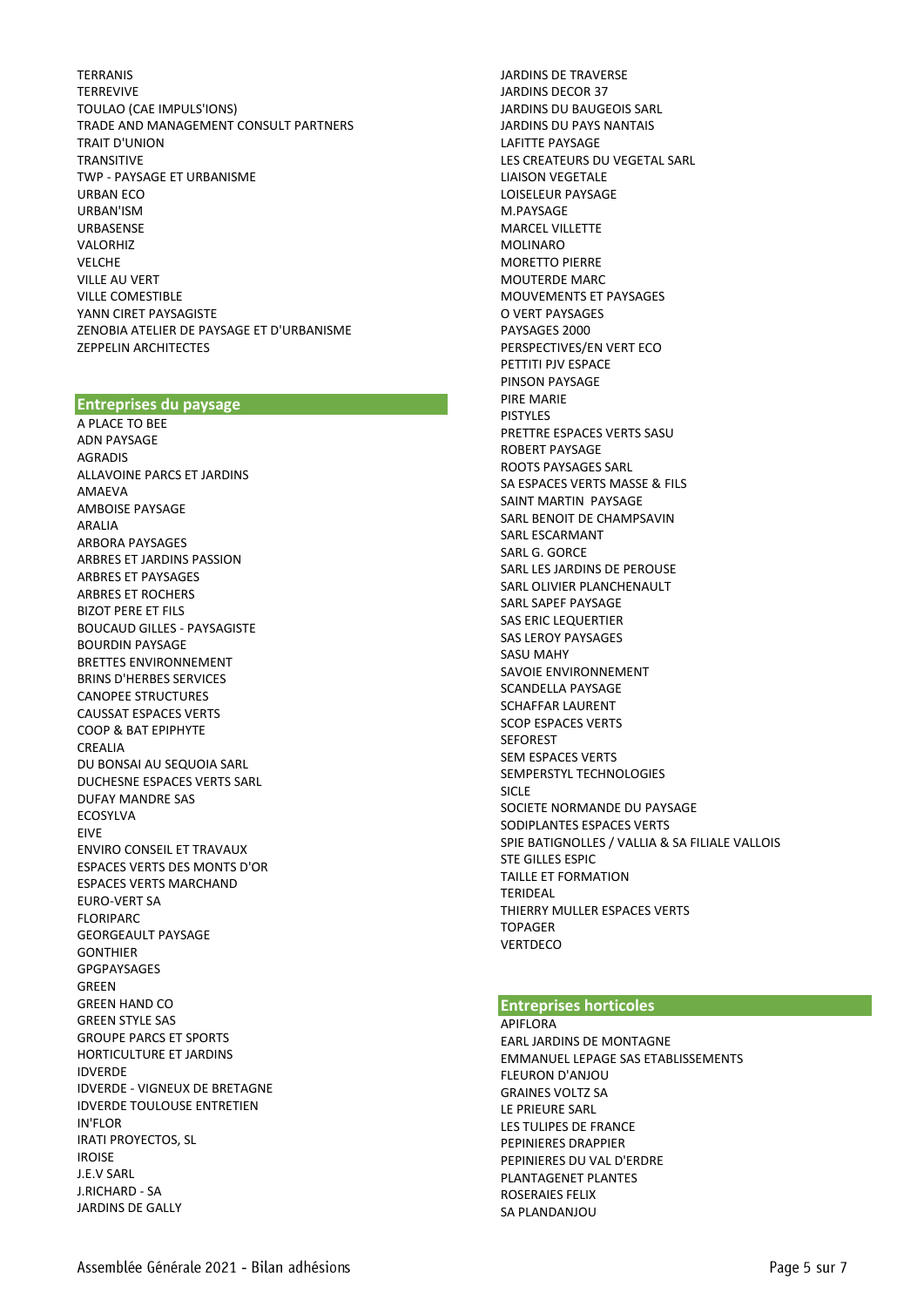#### VALDESBOIS

**Collège C - Autres gestionnaires d'espaces verts ou naturels**

**Bailleurs sociaux**

EPV - DPJ SERVICE DES RESSOURCES DOMANIALES IMMOBILIERE 3F OPH ANGERS LOIRE HABITAT PARIS HABITAT PODELIHA **SOCLOVA** 

### **Autres gestionnaires d'espaces verts ou naturels**

EAU DE PARIS EDF / DIRECTION IMMOBILIER GROUPE / DIRECTION EXPLOITATION LPO ANJOU OFFICE NATIONAL DES FORETS PARC NATUREL REGIONAL DES BALLONS DES VOSGES PNR LUBERON RTE (RESEAU DE TRANSPORT D'ELECTRICITE) SERVICE PUBLIC DE WALLONIE - DGO3 SNCF SA SUEZ SYNDICAT DE L'ORGE DE LA REMARDE ET DE LA PREDECELLE VOIES NAVIGABLES DE FRANCE SUD-OUEST

**Bailleurs sociaux** AUTOROUTES PARIS-RHIN-RHÔNE

### **Collège D - Etablissements de recherche, d'enseignement supérieur et de transfert de technologie**

**AGROPARISTECH** ASSOCIATION ECOLE SAINTE GENEVIEVE BORDEAUX SCIENCES AGRO COMMISSARIAT A L'ENERGIE ATOMIQUE ECOLE NATIONALE SUPERIEURE D'ARCHITECTURE DE PARIS LA **VILLETTE** ECOLE NATIONALE SUPERIEURE DE PAYSAGE FACULTE DES SCIENCES UNIVERSITE CATHOLIQUE DE L'OUEST FGES (Université Catholique de Lille) GROUPE ESA HAUTE ECOLE CHARLEMAGNE INRAE INSA CENTRE VAL DE LOIRE ISTOM ECOLE SUPERIEURE D'AGRO-DEVELOPPEMENT INTERNATIONAL JUNIA L'INSTITUT AGRO UNIVERSITE ANGERS UNIVERSITE DE LIEGE - GXABT - AXE BIODIVERSITE ET PAYSAGE UNIVERSITE DE TOURS - FACULTE DES SCIENCES ET TECHNIQUES UNIVERSITE GRENOBLE ALPES UNIVERSITE PARIS NANTERRE

**Collège E - Etablissements de formation technique ou organismes d'expérimentation et de conseil disposant d'outils d'expérimentations**

ARRDHOR - CRITT Horticole ASFONA ASTREDHOR CAMPUS BOUGAINVILLE

CENTRE HORTICOLE D'ENSEIGNEMENT ET DE PROMOTION (C.H.E.P) CFA AGRICOLE DU BAS-RHIN CFA CFPPA DE KERLIVER CFAA DE TARN ET GARONNE CFP - MFR LA FERRIERE CFPF - CENTRE DE FORMATION PROFESSIONNELLE FORESTIÈRE CFPPA - LYCEE NATURE CFPPA AIX VALABRE/MARSEILLE CFPPA ARIEGE - COMMINGES CFPPA DU HAUT RHIN CFPPA DU VAUCLUSE (LOUIS GIRAUD) CFPPA TERRES ET PAYSAGES CFPPA TOURS FONDETTE CPSA COMBOURG ECOLE DE SAINT-ILAN ECOLE DU BREUIL EPLEA LOUIS PASTEUR EPLEFPA CFPPA LA GERMINIERE EPLEFPA COUTANCES EPLEFPA DE FAYL-BILLOT EPLEFPA DE MERDRIGNAC EPLEFPA DES FLANDRES SITE DE LOMME ET SITE DE DUNKERQUE EPLEFPA HORTICOLE ET PAYSAGER D'EVREUX EPLEFPA LE FRESNE EPLEFPA LUCIEN QUELET EPLEFPA LYON-DARDILLY-ECULLY EPLEFPA METZ COURCELLES -CHAUSSY EPLEFPA MONTRAVEL EPLEFPA NANTES TERRE ATLANTIQUE EPLEFPA ROANNE CHERVE EPLEFPA TERRE D'HORIZON EPLEFPA VERT D'AZUR FONDATION D'AUTEUIL GROUPE ANTOINE DE SAINT-EXUPERY - SITE GIORGIO FRASSATI HORTITHEQUE - CFA CFPPA HORTICOLE LA MOUILLERE - ECOLE D'HORTICULTURE D'ORLEANS L'ÉA LEGTA DE BRIVE-VOUTEZAC LEGTA GEORGES DESCLAUDE LPA HORTICULTURE ET PAYSAGE LPA LA LANDE DE LA RENCONTRE LPA THURE - DANIEL MATIRON LYCEE DES METIERS DE L'HORTICULTURE ET DU PAYSAGE DE RIBECOURT LYCEE DROME PROVENCALE LYCEE HORTICOLE DE GRENOBLE SAINT ISMIER LYCEE HORTICOLE PRIVE DE LYON-PRESSIN LYCEE KERPLOUZ LA SALLE LYCEE LOUIS VICTOR LYCEE PROFESSIONNEL DE PLAGNY MAISON FAMILIALE RURALE CHESSY (MFR) MFR DE L'OUEST LYONNAIS MFR DES METIERS DE LA MONTAGNE MFR DU SENONAIS TERRE VIVANTE SCOP SA

CENTRE DE FORMATION HORTICOLE DE LAVAL

### **Collège F - Organismes de conseil et d'appui aux**

**professionnels des collectivités territoriales** AGENCE DES TERRITOIRES DE LA VIENNE AGENCE D'URBANISME DE LA REGION ANGEVINE AGENCE NORMANDE DE LA BIODIVERSITE ET DU DEVEOPPEMENT DURABLE AGENCE REGIONALE DE LA BIODIVERSITE CENTRE-VAL DE LOIRE ALTER PUBLIC